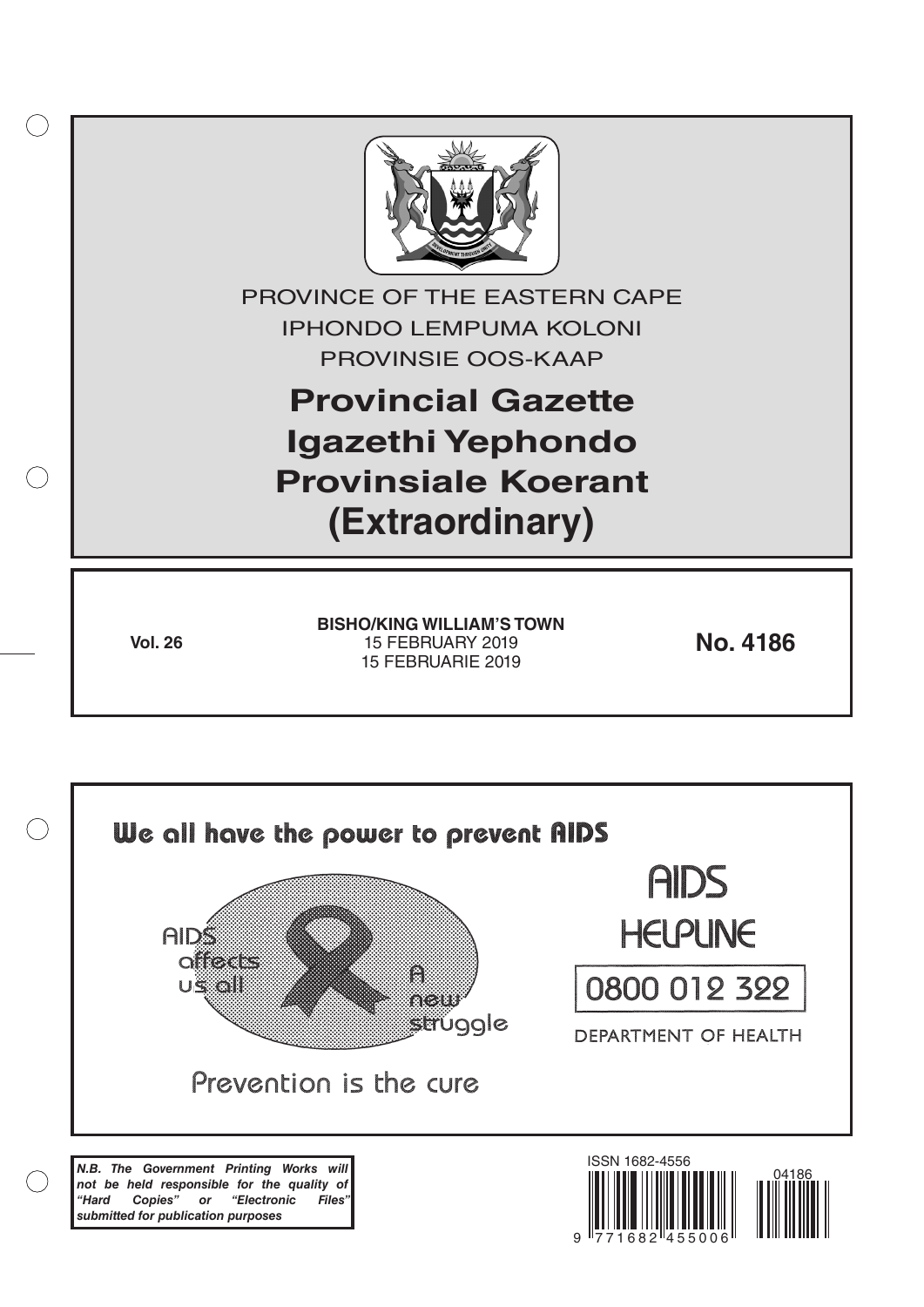# **IMPORTANT NOTICE:**

**The GovernmenT PrinTinG Works Will noT be held resPonsible for any errors ThaT miGhT occur due To The submission of incomPleTe / incorrecT / illeGible coPy.**

**no fuTure queries Will be handled in connecTion WiTh The above.**

#### **CONTENTS**

|                                                       |                                                                                                  | Gazette Page |     |
|-------------------------------------------------------|--------------------------------------------------------------------------------------------------|--------------|-----|
|                                                       |                                                                                                  | No.          | No. |
| <b>PROVINCIAL NOTICES • PROVINSIALE KENNISGEWINGS</b> |                                                                                                  |              |     |
| 35                                                    | Local Government: Municipal Electoral Act, 2000: Ward 2 of the Nelson Mandela (NMA) Municipality | 4186         |     |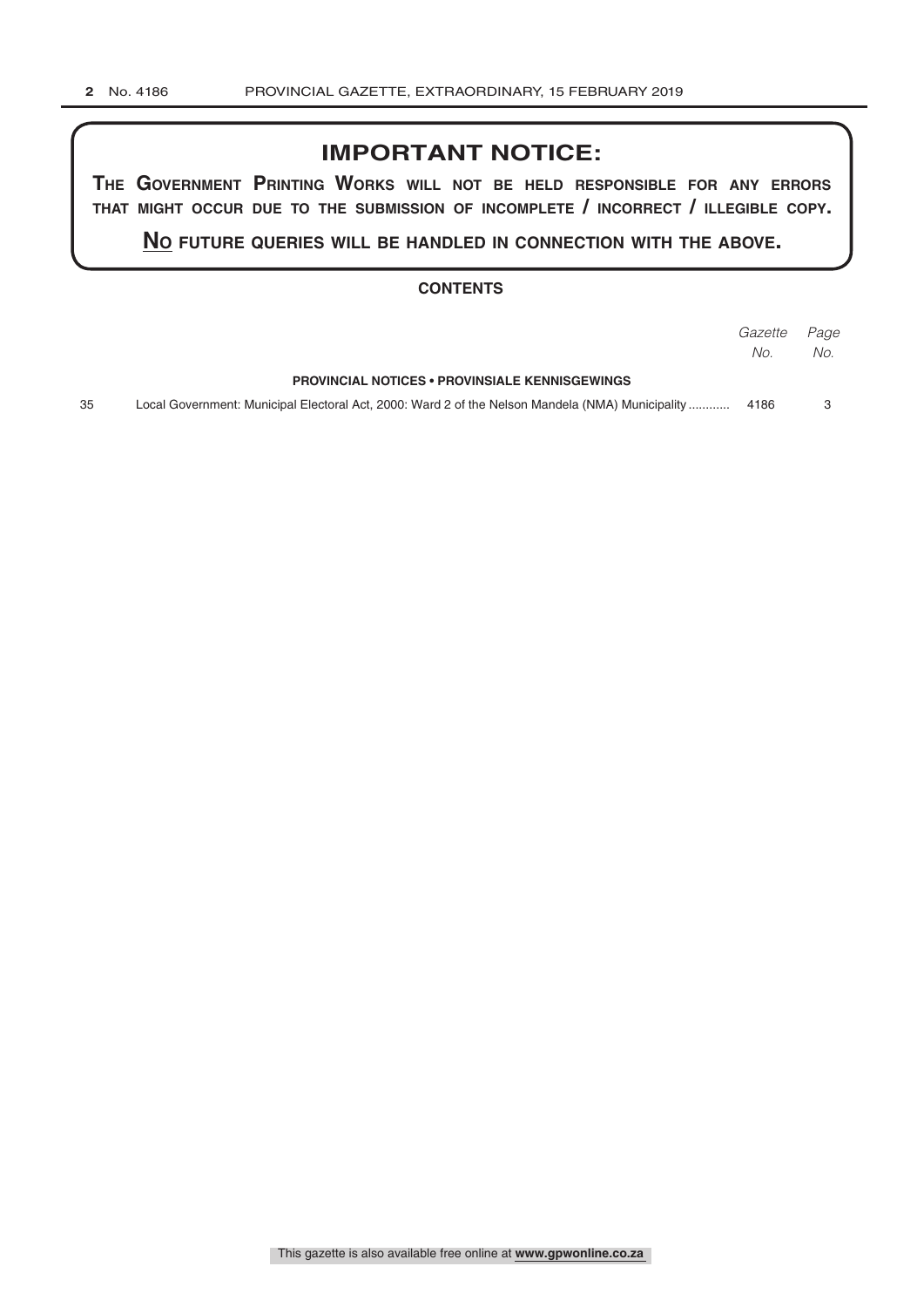# Provincial Notices • Provinsiale Kennisgewings

# **PROVINCIAL NOTICE 35 OF 2019**

## **ELECTORAL COMMISSION**

## **ELECTION TIMETABLE**

The Electoral Commission hereby gives notice that it has in terms of section 11 of the Local Government: Municipal Electoral Act, 2000, compiled the election timetable set out below to apply to the municipal by-elections to be held on 6 March 2019 in respect of Ward 2 of the Nelson Mandela [NMA] Municipality; as proclaimed by Provincial Notice number 34 of 2019, as published in the Provincial Gazette Extraordinary No. 4185 of the Eastern Cape Province, dated 12 February 2019. A reference to "section" in this election timetable is a reference to that section in the Local Government: Municipal Electoral Act, 2000 (Act No. 27 of 2000).

## **Cut-off time for act to be performed**

1 An act required in terms of this Act to be performed by not later than a date in the election timetable must be performed before 17:00 on that date, unless otherwise specified.

## **Certification of the voters' roll**

2 By 7 February 2019 the chief electoral officer must certify the segments of the voters' roll for the voting districts to be used in the by-elections in terms of section 6(2)(a).

#### **Notice that lists of addresses of voting stations are available for inspection**

3 By 7 February 2019 the chief electoral officer must give notice that copies of a list of voting stations and their addresses will be available for inspection at the office of the Commission's local representative in terms of section 19(5).

#### **Notice of route of mobile voting stations**

4 If the Commission decides to use mobile voting stations in the byelections, the Commission must by 15 February 2019 give notice of the route, including the locations and estimated times of stopping of each mobile voting station in terms of section 22(1).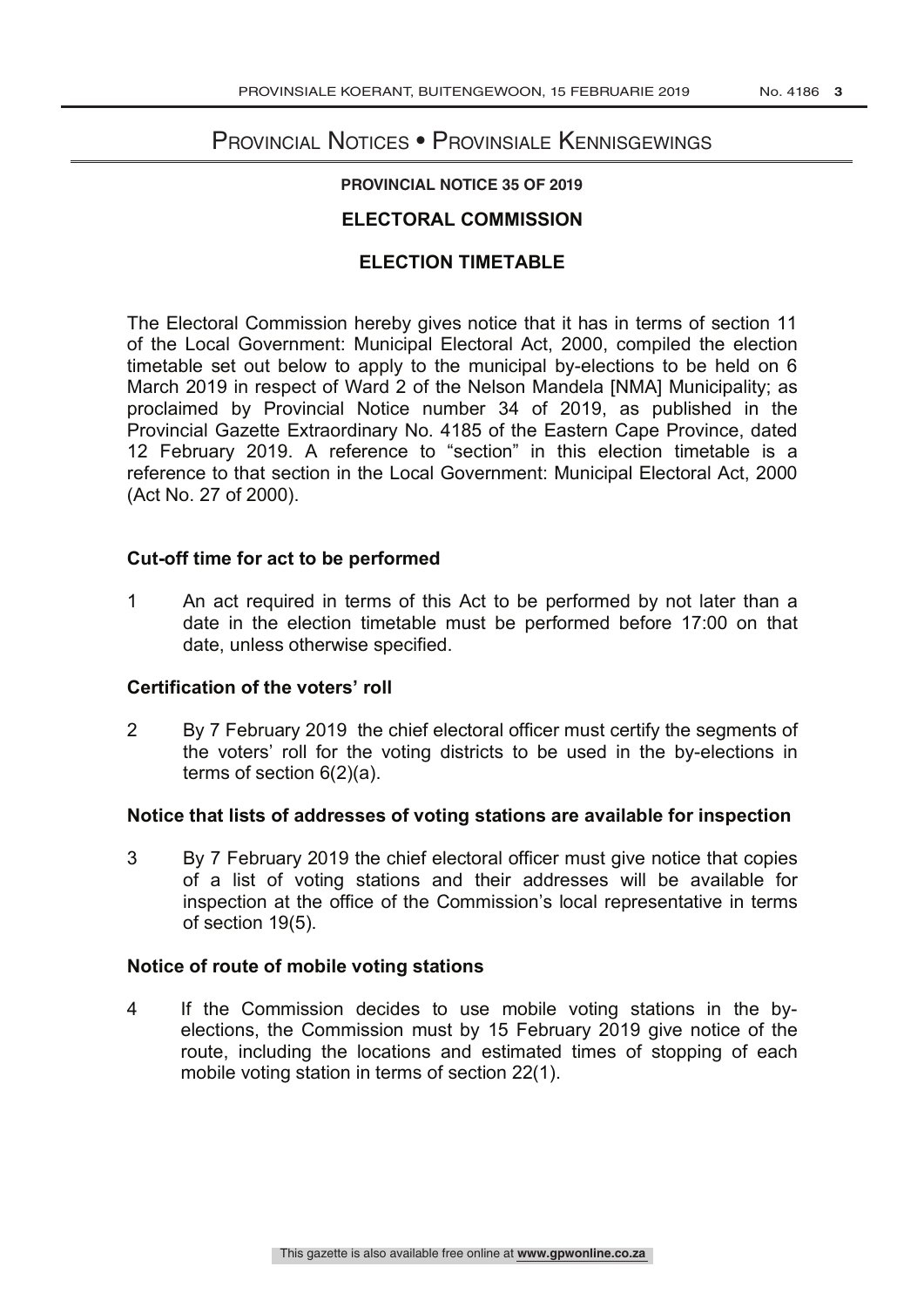### **Cut–off date for nomination of ward candidates to contest an election**

5 By no later than 11 February 2019 at 17h00, the nomination of a person to contest the by-election in a municipality as a ward candidate must be submitted to the Commission's local representative on a prescribed form and in the prescribed manner in terms of section 17(1).

### **Cut–off date for compilation and certification of ward candidate lists**

6 By 18 February 2019 the Commission must compile for each ward a list of ward candidates, certify those lists for that by-election, and keep copies of the lists available at the office of the Commission's local representative in terms of section 18 (1).

## **Cut-off date for issuing certificates**

7 By 18 February 2019 the Commission must issue to each ward candidate contesting the by-election, a prescribed certificate in terms of section 18(1)(d).

## **Application for special vote**

8 10(1) By no later than 22 February 2019 a voter may apply in terms of Regulation 28B (1) to cast special vote within the voting district where she or he is registered. [Applications for special votes will only be received from 18 February 2019]

(2) On 5 March 2019 voters who had successfully applied to cast their special votes at the voting station, may visit the voting station between 08h00 and 17h00 to cast their special votes.

(3) On 5 March 2019 voting officers must visit voters who had successfully applied to cast their special votes at their places of residence, to afford them the opportunity to cast their votes there.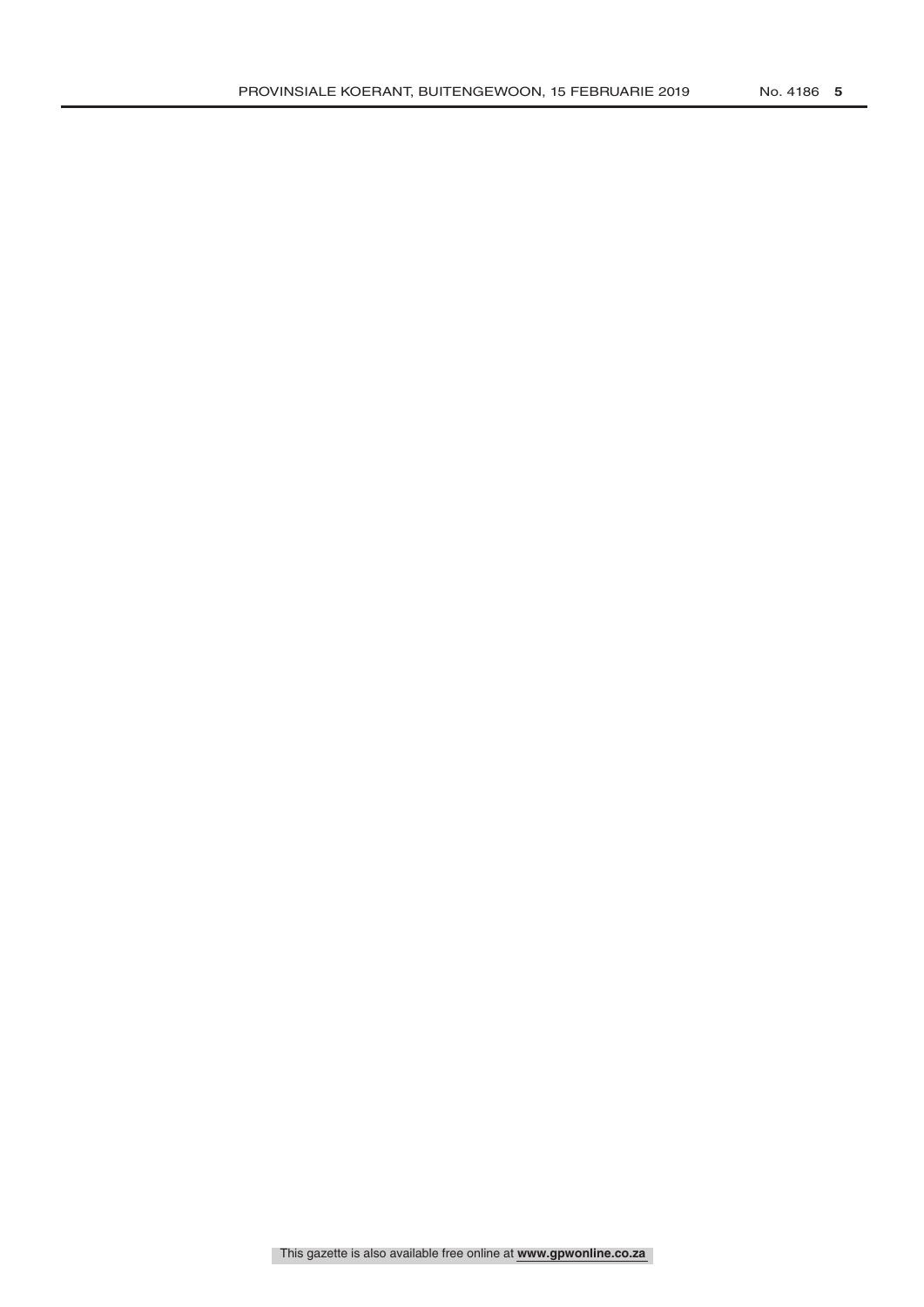This gazette is also available free online at **www.gpwonline.co.za**